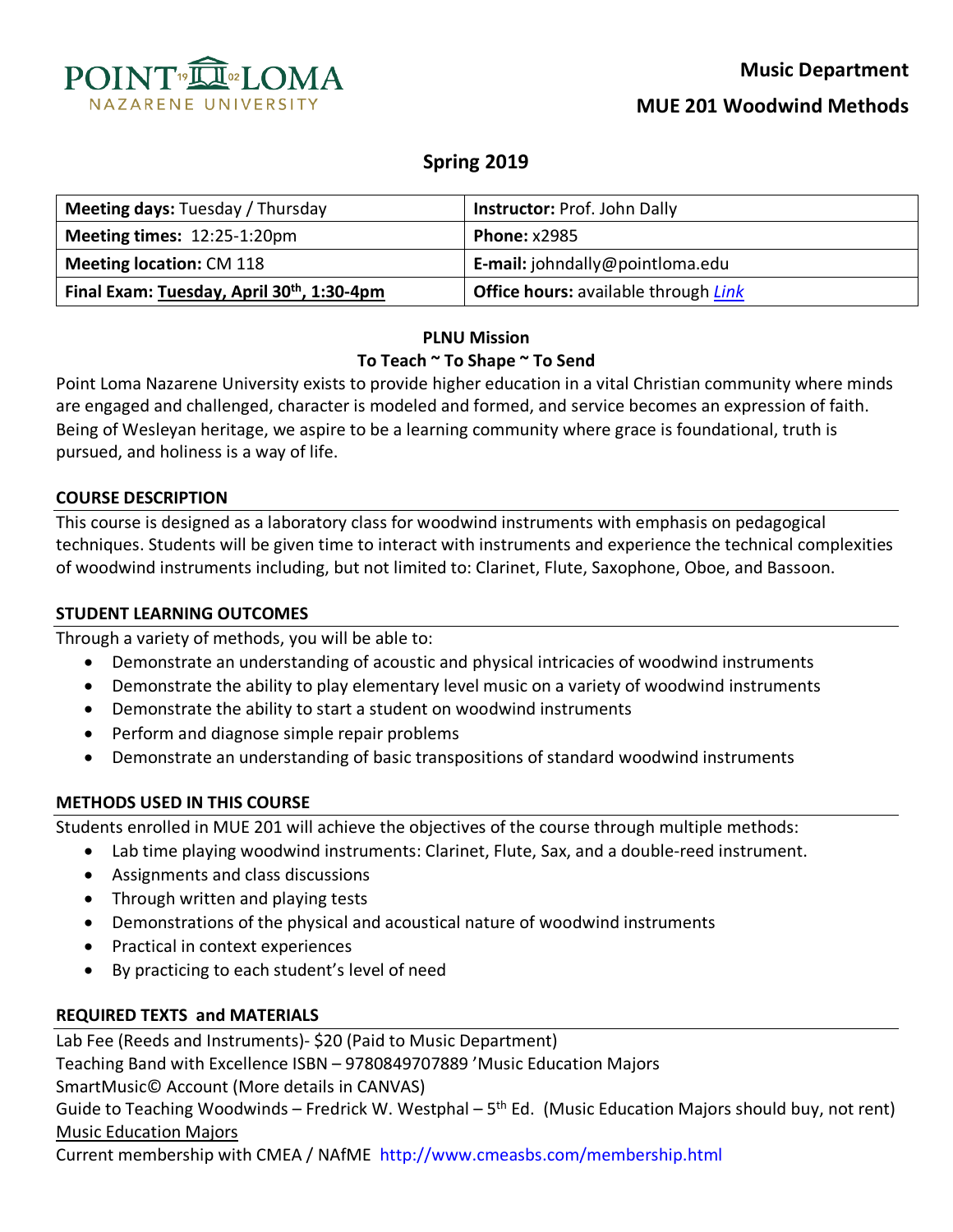## **REQUIRED ASSIGNMENTS**

Successful completion of the following assignments is required to pass this course:

### Signature Assignment – Clarinet Startup Lesson *(Proficient or above on all criteria)*

You will demonstrate your knowledge of woodwind pedagogy through conducting a live startup session. (Information provided via Assessment Rubric in CANVAS).

## Clarinet Performance *(Proficient or above on all criteria)*

You will demonstrate your performance skills on Clarinet via video submission. (Information provided via Assignment Rubric in CANVAS).

## Resource Notebook *(Proficient or above on all criteria)*

Using Google Drive, Evernote, or similar, you will maintain class notes, handouts, assignments, and other materials. (Checklist of required materials will be provided via CANVAS).

Practical Application 3 practical application activities. Details provided in class.

## **PRACTICAL APPLICATION DATES TO CALENDAR**

Da Capo Reading Band Tuesday, January 15<sup>th</sup> @ 6:00pm (PLNU). San Diego Winds Cultural Event Thursday, February 7<sup>th</sup> @ 7:30pm (PLNU). CMEA Repair Clinic – TBA (SDSU). PLNU Concert Band Concert Friday, April 5<sup>th</sup> @ 7:30pm (PLNU).

### **CLASS PREPARATION**

Assignments are intended to maximize in-class experiences. It is assumed that a student will come to class prepared. That may mean varying levels of commitment determined by each student's level of expertise. Simply, some students may need to practice more than other students.

### **ATTENDANCE AND PARTICIPATION**

Regular and punctual attendance at all classes is considered essential to optimum academic achievement. Due to the importance of in-class presentations, playing, and class discussions you will receive credit for your attendance. Please plan ahead to ensure you are able to get your instrument setup for the start of class.

### **ASSESSMENT AND GRADING**

All assignments are to be submitted/turned in by the beginning of the class session on the day they are due including assignments posted in Canvas. Late assignments are not accepted, so if there are any issues you know about that may prevent you from completing an assignment in a timely manner, be sure to discuss it with me before the due date!

| Category                                  | Percentage |  |
|-------------------------------------------|------------|--|
| Daily Participation, Assignments, Quizzes | 45         |  |
| Playing tests                             | 20         |  |
| <b>Practical Applications</b>             | 15         |  |
| Final and Startup                         | 15         |  |
| <b>Resource Notebook</b>                  |            |  |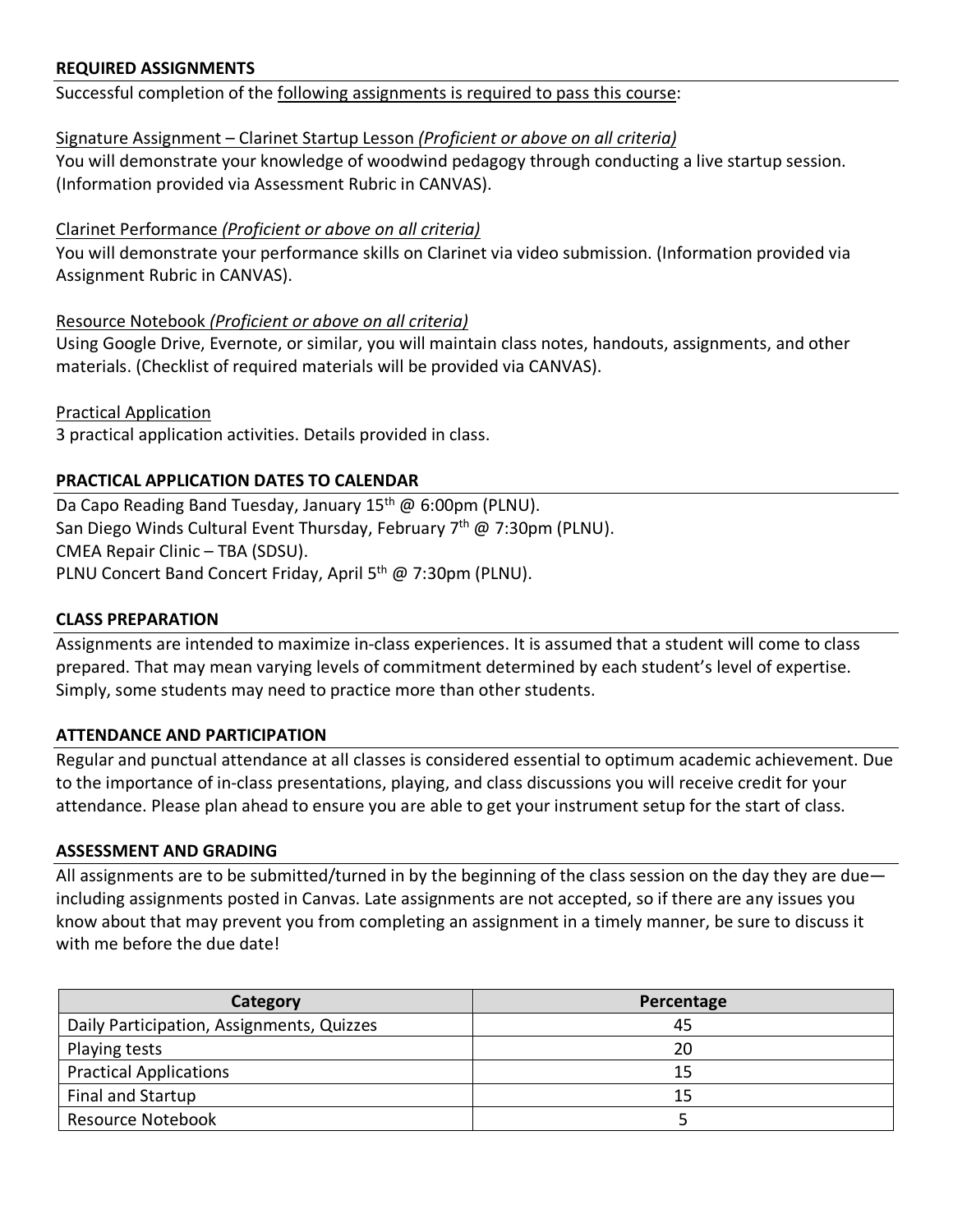*All "Required Assignments" must be completed to pass the course.*

| <b>PERCENTAGE</b> | <b>GRADE</b>            | <b>PERCENTAGE</b> | <b>GRADE</b> |
|-------------------|-------------------------|-------------------|--------------|
| 100-93            | $\overline{\mathsf{A}}$ | 76.9-73           |              |
| 92.9-90           | А-                      | 72.9-70           | C-           |
| 89.9-87           | B+                      | 69.9-67           | D+           |
| 86.9-83           |                         | 66.9-63           |              |
| 82.9-80           | B-                      | 62.9-60           | D-           |
| 79.9-77           | ີ+                      | Below 60          |              |

# **FINAL EXAMINATION POLICY**

Successful completion of this class requires taking the final examination, conducted in the computer lab, **on its scheduled day** – **Tuesday, April 30th, 1:30-4pm***.* No requests for early examinations or alternative days will be approved.

# **USE OF TECHNOLOGY**

Point Loma Nazarene University encourages the use of technology for learning, communication, and collaboration. It is each student's responsibility to check his or her PLNU email on a daily basis. Since Canvas will be used in this course, it is each student's responsibility to be able to access Canvas and complete required tasks on time.

You are encouraged to bring your laptop, iPad, and/or cell phone to class—but please make sure you use them appropriately and responsibly. If a tech tool becomes a distraction or disruption while class is in session, I will ask you to put it away or invite you to no longer bring it to class.

# **PLNU COPYRIGHT POLICY**

Point Loma Nazarene University, as a non-profit educational institution, is entitled by law to use materials protected by the US Copyright Act for classroom education. Any use of those materials outside the class may violate the law.

### **PLNU ACADEMIC HONESTY POLICY**

Students should demonstrate academic honesty by doing original work and by giving appropriate credit to the ideas of others. Academic dishonesty is the act of presenting information, ideas, and/or concepts as one's own when in reality they are the results of another person's creativity and effort. A faculty member who believes a situation involving academic dishonesty has been detected may assign a failing grade for that assignment or examination, or, depending on the seriousness of the offense, for the course. Faculty should follow and students may appeal using the procedure in the university Catalog. See Academic Policies for definitions of kinds of academic dishonesty and for further policy information.

# **PLNU ACADEMIC ACCOMMODATIONS POLICY**

While all students are expected to meet the minimum standards for completion of this course as established by the instructor, students with disabilities may require academic adjustments, modifications or auxiliary aids/services. At Point Loma Nazarene University (PLNU), these students are requested to register with the Disability Resource Center (DRC), located in the Bond Academic Center. (DRC@pointloma.edu or 619-849- 2486). The DRC's policies and procedures for assisting such students in the development of an appropriate